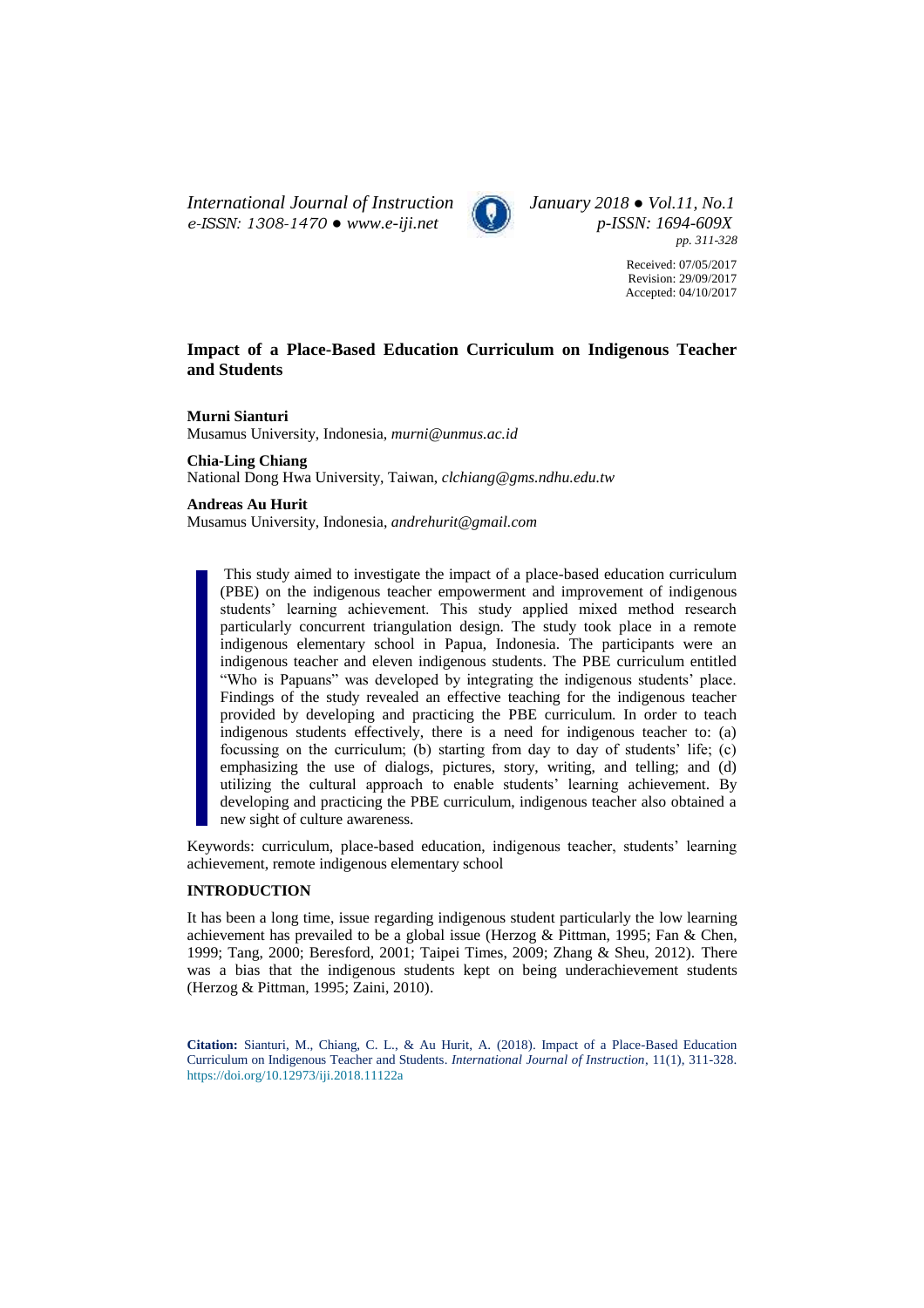What happened with the indigenous student's learning achievement itself certainly is affected by school's curriculum and teachers. Firstly, schools took over all of educational programs practically (Dean, 2003), yet did not respect students' life characteristics (Antone, 2000). School's curriculum (Smith & Sobel, 2010; Munroe et al., 2013) and educational materials (King & Schielmann, 2004) were not responsive on students' need, indigenous values and native knowledge (Antone, 2000; Curnow, 2011). Also, schools focused on academic requirement but failed to integrate the culture of student in the curriculum (Smith & Sobel, 2010).

Secondly, not only schools, at the same way teachers also focused more toward academic success rather than cultural identity of students (Stairs & Bernhard, 2002), and pay attention to the intellects of students (Smith & Sobel, 2010). As Lin's finding (in Lan et al., 2013) argued most of teachers always concerned on incompetence of indigenous students so accused them no spirit to raise up from weakness. The eagerness of teachers to stay in schools was dwindling (Chang  $&$  Wang 2014). Between slumps of indigenous student academic grade and teacher's attitude might have a correlation (Tang, 2002; Lan et al., 2013).

This also occured in Indonesian schools. Although Indonesia is a multi-ethnics country, yet the government does not consider the uniqueness of each region (natural, cultural, and social wealth) to be integrated into Indonesian's school curriculum. A uniform curriculum has been implemented for all educational institutions (Rachmawati et al., 2014; Werang et al. 2014). Although, it did not reach the meaningful remote indigenous student's success (Maria, 2014). In spite of the fact that there are many factors, but this might be one of causes why most of remote indigenous schools are left behind.

As an example is in Papua, the east part of Indonesia became region with the lowest human development index in entire of Indonesia (Ministry of Domestic Affairs of Indonesia, 2013). The indigenous students in Papua has been always in the low rank. Evenmore, Kudiai (2015) stated the education as if it is trying to alienate their personal identity and leading to destruct it. They learned something that they even never see. In fact, there is a boundary between Papua students' lives and learning topics in school.

In the other hands, to solve the problems of the shortage of teachers in Papua (Ministry of Education and Culture, 2012), the government rare concerned to empower existed indigenous teachers. Most of them related to hire some temporary migrant teachers usually one year. Though, occasionally the student faces on language barrier and culture with the text book and the way of teaching of the migrant teachers.

As we know, amongs curriculum, teacher and students are affected by each other. Teachers and school's curriculum have a role in the success of students. Teachers as curriculum developers should consider an accessable and axceptable curriculum for the remote indigenous students which reach out their needs. Otherwise, teachers should master the curriculum they apply as well. Thus, a proper curriculum in such as remote indigenous elementary school needs to be considered. Place-based education (PBE) approach promotes students to connect their real life such as environment, social and culture for their future (Smith & Sobel, 2010). A vary of studies (e.g. Emekauwa, 2004;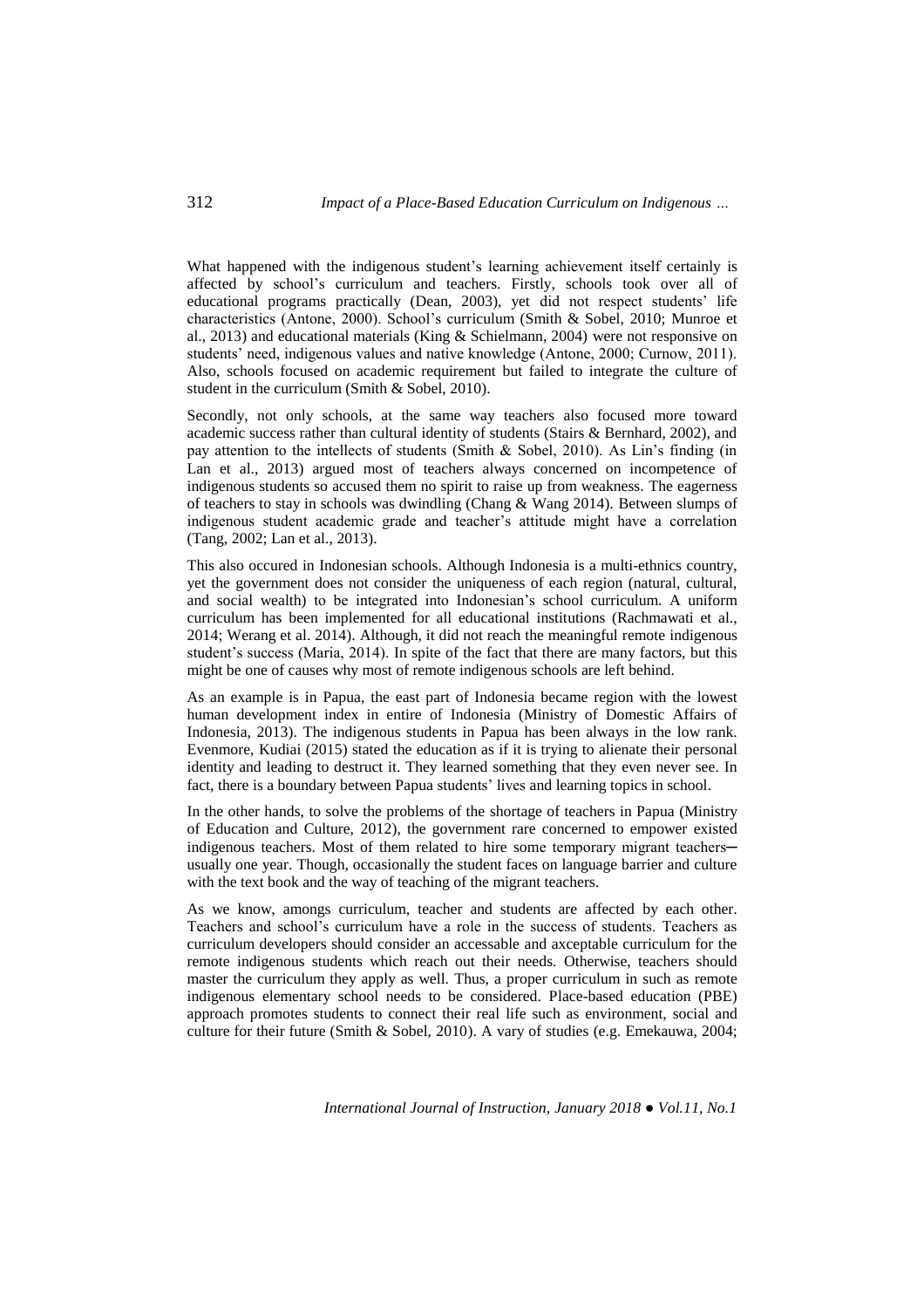Michell et al., 2008; O'Connor, 2010; Smith & Sobel, 2010; Chiang & Lee, 2011; Kuwahara, 2012; Scully, 2012) have revealed a positive impact of PBE on the sudents' learning achievement, but the lack of study in Indonesia dealt with educational curriculum that integrates the indigenous students' life motivates the researcher to study more on this topic.

#### **Objectives of the Study**

Considering the issues of indigenous teacher, indigenous students and educational curriculum impementing in Indonesia, it is nessesary to consider a PBE curriculum applying in remote indigenous schools. In this article we discuss how the studens' place is integrated into school's curriculum and the impacts of development and practice a PBE curriculum to indigenous teacher and student in remote indigenous elementary school in Highlands of Papua, Indonesia. Thus, the objectives of the study are two-folds. Firstly, the study focuses on the development and practice a PBE curriculum by an indigenous teacher and how it impacts to the teacher. Secondly, is to investigate the impact of the PBE curriculum to the students learning achievements. By the end of this article the readers are able to appriciate the importance of developing and practicing a proper curriculum such as PBE curriculum to the indigenous teacher and students.

### **LITERATURE REVIEW**

PBE is an educational curriculum consists of teaching-learning activities which admires to the student's place (Eijck, 2010) and provides concepts inter-disciplines across the the curriculum by integration culture, environment, and local community (Brooke, 2003; Smith & Sobel, 2010; Sobel, 2005). It will foster to be aware as local citizens in the future (Gruenewald, 2002; Haas & Nachtigal, 1998; Smith & Sobel, 2010; Sobel, 1998; 2005). PBE does not refuse the essentials of content and skills, but to make more meaningful the places to expose their engagement and understanding through multidisciplinary, experiential, and intergenerational potentially contributed to community life (Gruenewald, 2002; Haas & Nachtigal, 1998; Smith, 2002; Theobald & Curtiss, 2000). PBE is completely situated in place (Williams & Semken, 2011: p.50). Here, PBE is interdisciplinary, holistic, and place integration approach of teachinglearning process, teachers'-learners' activities, situated homeschool, and individualcommunal actions.

Smith (2002) described five approaches of place-based learning that can be practiced: local culture learning, local nature learning, local internship and entrepreneurial, issuesinvestigation, problem solving and making decision in community. There is cooperation between school and community; teacher and parent; teacher and students. The students and teacher are active engaged in issues-investigation and problem solving, as a decision maker, not just a consumer, but a creator.

There are many strategies to implement PBE in schools' curriculum. Some schools integrate the unique characteristic of their environments in their curriculum. Promise of the place (2014) school names their curriculum as Chickens in the Classroom. Chickens are the most abundant animals reared in the area around the school. One of the teachers designed her lesson entitled Food Cycles in Our Community. Sobel (2005) wrote that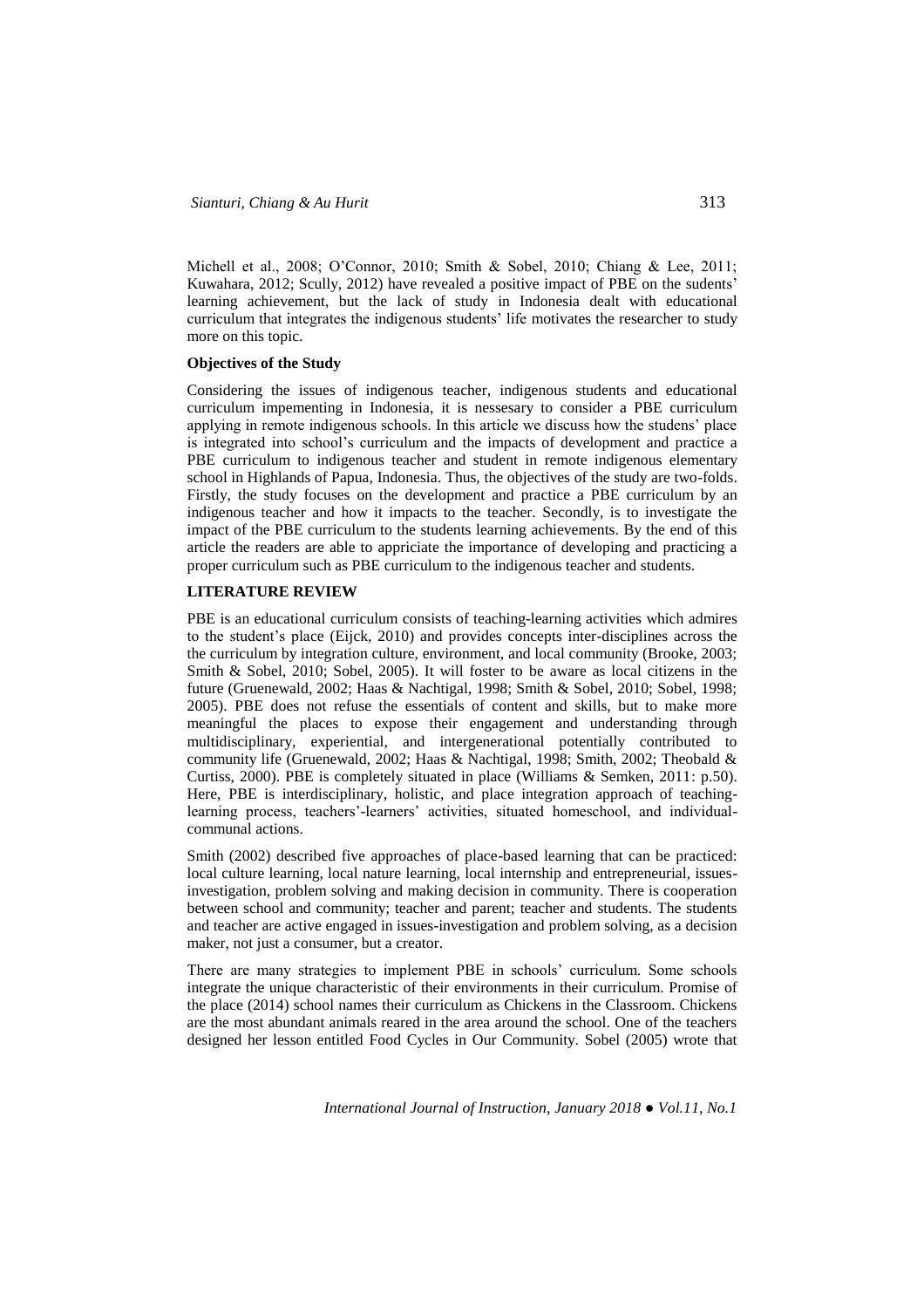there is program of school that has implemented and successfully proved which socalled Longfellow Middle School's "School on a River" program. This program implemented the river near school as their classroom and textbook. Moreover, schools integrate culture of students. In rural district in the central Australia, whereby Papunya indigenous community lives, cultural approach is the core of their education. The program of *Papunya school book of country and history* becomes locally applicable material. Its contents are the historical events in the community and the real-life of the society (in Bartholomaeus, 2013). Chiang & Lee (2011) have tried to rebuild complexity of culture indigenous students in classroom. They have connected local knowledge at Huchu as node in science knowledge from Atayal, Sediq, Han Chinese, other cultures, and Western science. They have explored local knowledge traditional ways of Huchu in food reservation and ancestors' admonishment in natural disaster.

## **METHOD**

#### **Study Design**

This present study applied mix method research. There are six procedures of mixed methods (Creswell, 2009: p. 207). This study applied one of the procedures, concurrent triangulation design procedure, which qualitative and quantitative data were gathered in same phases, but each data was analyzed separately. Although the qualitative data was exceeding than quantitative one, however the ideally the priority was equal. None was predominant to other. But they were mixed in interpretation and discussion.

The impacts of PBE curriculum toward the indigenous teaching and students were analyzed through qualitative approach (Creswell, 2009: p.4; Yin, 2011). However, the students' learning outcomes was measured through quantitative approach that was preexperimental designs (non-designs) in particular one-group pre-test-post-test design (Creswell, 2009; p.158).

## **Participants**

The study took place at YPPGI Nokapaka Elementary School. This remote school locates in Yirene Village, Tiom Township, Lanny Jaya District. Lanny Jaya District is in central mountain of Papua, Indonesia. Here, some migrants live. But majority are Indigenous people. The participants of this study were one male indigenous teacher and eleven indigenous students.

The teacher's name is Nelius Yigibalom (pseudonym). He is a Lanninese, one of ethnics of Papuans. Papuans is a huge tribe who lives in New Guine Island (Indonesia and Papua New Guine). He was 50 years old when the study was conducted. In 1989, he completed his teacher training school, a vocational education as equivalent to a senior high school. He was not a graduate. However, in other words, he has been teaching for along enough. The researcher had a role to facilitate and empower him in developing and implementing of curriculum. The eleven students are also Lanninese. They were fifth graders. These students came from low socioeconomic status. All of them were Christians and liked to singing and dancing. Some of them live with their grandparents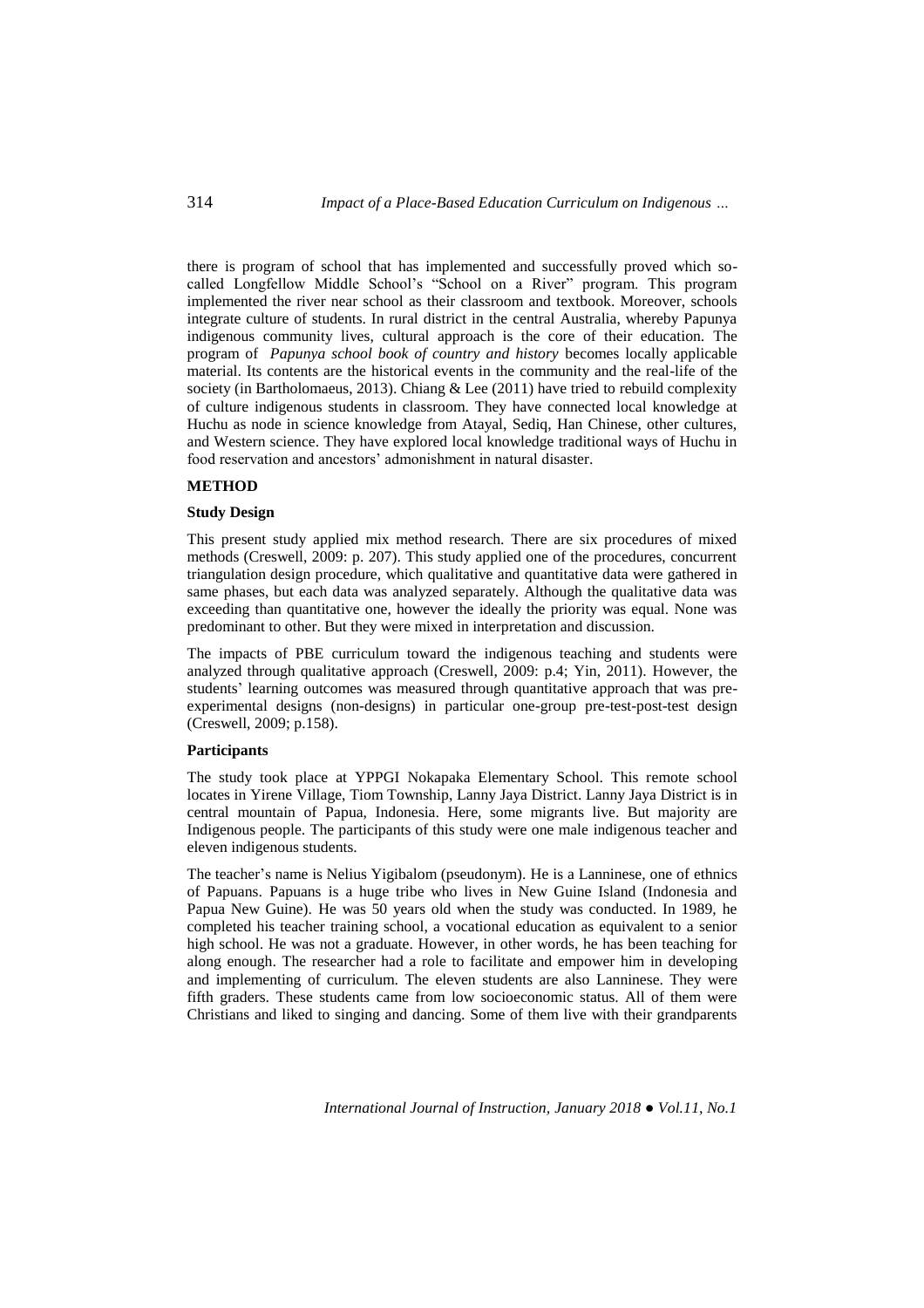because their parents work in the city, and others passed away. At home, they always used their native language.

In the development and practicing the curriculum, some elders (one mother and one father) were also involved. Particularly, they shared their traditional knowledge of planting and conservation, local wisdom and history of their culture.

### **Procedure**

This study was organized into three main stages which were development, implementation, and evaluation of curriculum impacts. Development of PBE curriculum was started out information about Lanny Jaya District from one informant who is an elementary teacher and lives there. Information was enriched from media such as books, Website, YouTube, online Newspaper, and Bulletins. The comprehensive description became basic information to develop preliminary curriculum.

During two weeks, getting involved to students' life from one to other students' home and interview of some elders provided clear and new understanding about the place and their live. From this, we improved the preliminary curriculum. The researcher double discussed with the indigenous teacher about the curriculum, and the teaching materials. Some revision was undertaken. After pilot study was undertaken, the final curriculum was yielded. The process of curriculum development took time five months.

Before applying the curriculum, a pretest addressed to the students. The final curriculum was applied by the teacher. When applying the curriculum, the teacher and researcher discussed how to practice the curriculum every day before his teaching. Then, we evaluated and reflected the practicing of curriculum. At the end, a posttest addressed to the students.

## **Data Collection**

There were four data collection techniques such as observation, interview, test, and documentation. Either observation or interview was used to gather data during develompent, practicing and evaluation of curriculum impacts. A systematical observation particularly was undertaken during the development of curriculum, teaching and learning process in order to obtain how the teacher implemented and student learned by using PBE curriculum. The interview consisted of unstructured and semi structured interview. Unstructured interview was undertaken in order to gain information regarding teacher's perception about students' learning difficulty in term of unconnected between school and place and why he believed that the curriculum can provide him to solve the difficulty; and how the teacher practice the PBE curriculum. Semi structured interview was to gather information in development of curriculum and data of teaching experience on PBE curriculum.

The curriculum impact of academic outcomes was measured by test. The test was multiple choices type and consists of eight items, developed in bilingual (Indonesian and Lanninese). Items form story containing of literacy, science, and mathematics problems about student's place. This research also took private document such as students' worksheet and audio-visual materials to gain data in regard progress of student learning**.**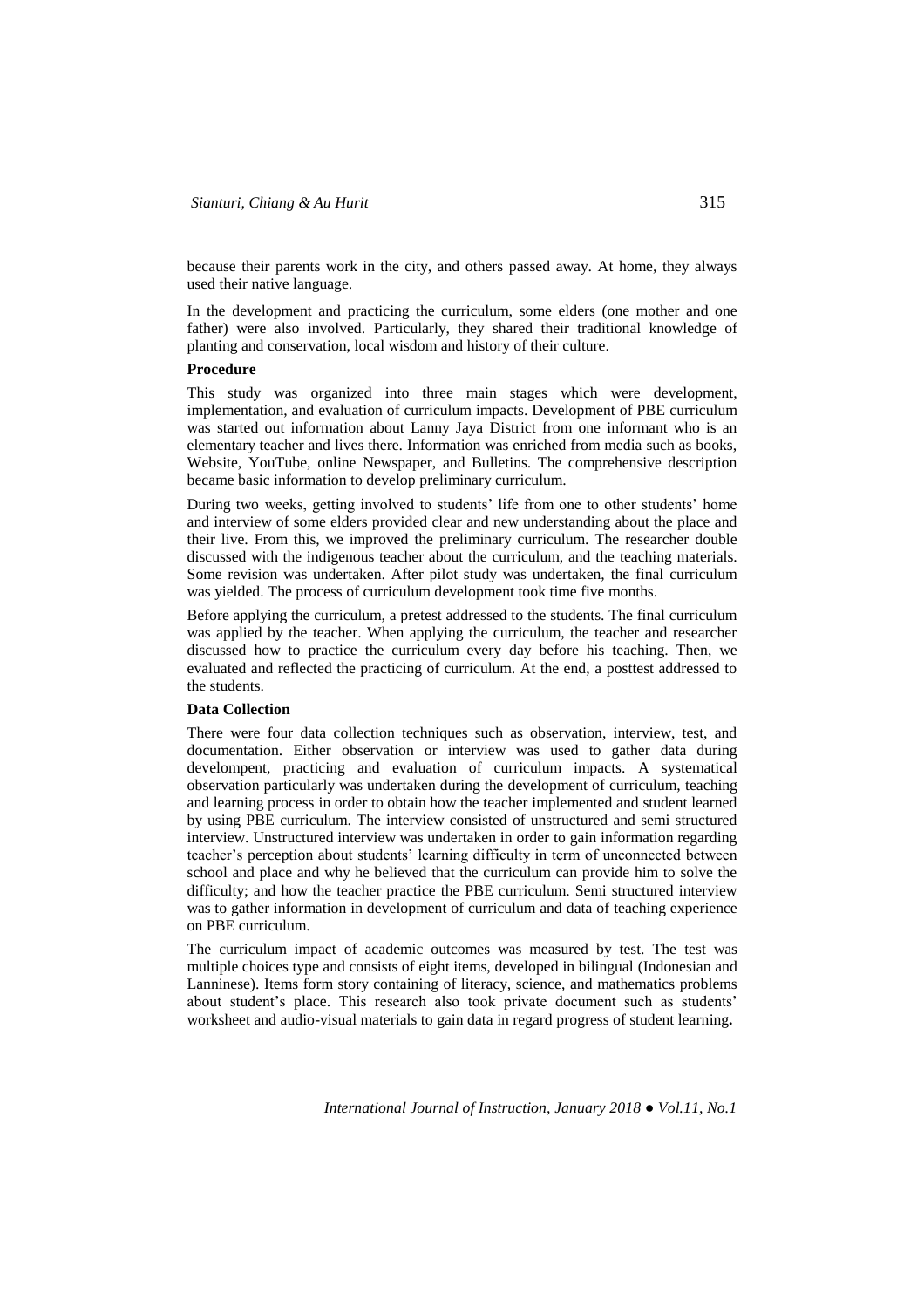## **Data Analysis**

The raw qualitative data was collected from field move to deeper and deeper senses out, and analyzed through interpretation of the larger meaning of data. Meanwhile, the quantitative data was analyzed by using descriptive statistics and one sample means test of non-parametric statistic which was Wilcoxon Signed Ranked Test approach. The small sample size is better to be analyzed by non-parametric statistic (Bernard, 2000)**.**  The whole results, either qualitative or quantitative analysis were compared and connected and then it yielded some discussion and conclusion.

## **FINDINGS**

The impacts of PBE curriculum were organized into two parts such as the impact to the teacher and students. The impact to the teacher emphasized to the teaching by implementation of the curriculum. While, the impact to the students emphasized their learning achievement.

## **Teaching by Implementation of PBE Curriculum**

The PBE curriculum entitled "Who is Papuans" was developed by integrating the students' place which comprised of culture, environment and social circumtances. The curriculum using billingual, Indonesian-Lanninese. The description of the PBE curriculum is provided in the appendix 1. Practicing this curriculum provided an effective teaching for the teacher and a new sign of culture awareness.

## a. An effective teaching

In order to teach indigenous students effectively, there is a need for indigenous teacher to: focussing on the curriculum; starting from day to day of students' life; emphasizing the use of dialogs, pictures, story, writing, and telling; and utilizing the cultural approach to enable students' learning achivement.

## *The first was focusing on the curriculum.*

With referencing to the lesson plans were prepared within the curriculum facilitated him to focused on the learning expectation. Lesson plans were very helpful to his teaching. He commended, "Sometimes when I forget the next topic or teaching steps, I back to the curriculum…. Afterward, I am able to continue my teaching."

Through the curriculum itself the teacher was able to imagine a frame that would occur during the learning. Every one week afore the class was going, he relearned and then discussed the curriculum with the researcher to ensure that he had prepared everything he need.

## *The second was starting from the day to day of student's life*.

Taking advantage from students' life as learning discussion was a simple strategy yet yielded immense effects. Such as singing and praying were activities almost every day the students did. At the beginning and end of class, pointing out one student alternately to lead a pray and a song became one of his teaching strategies.

To deliver students on the topic "read a clock", the teacher utilized the students' daily routines. Every morning they came to school without looking at the clock. They only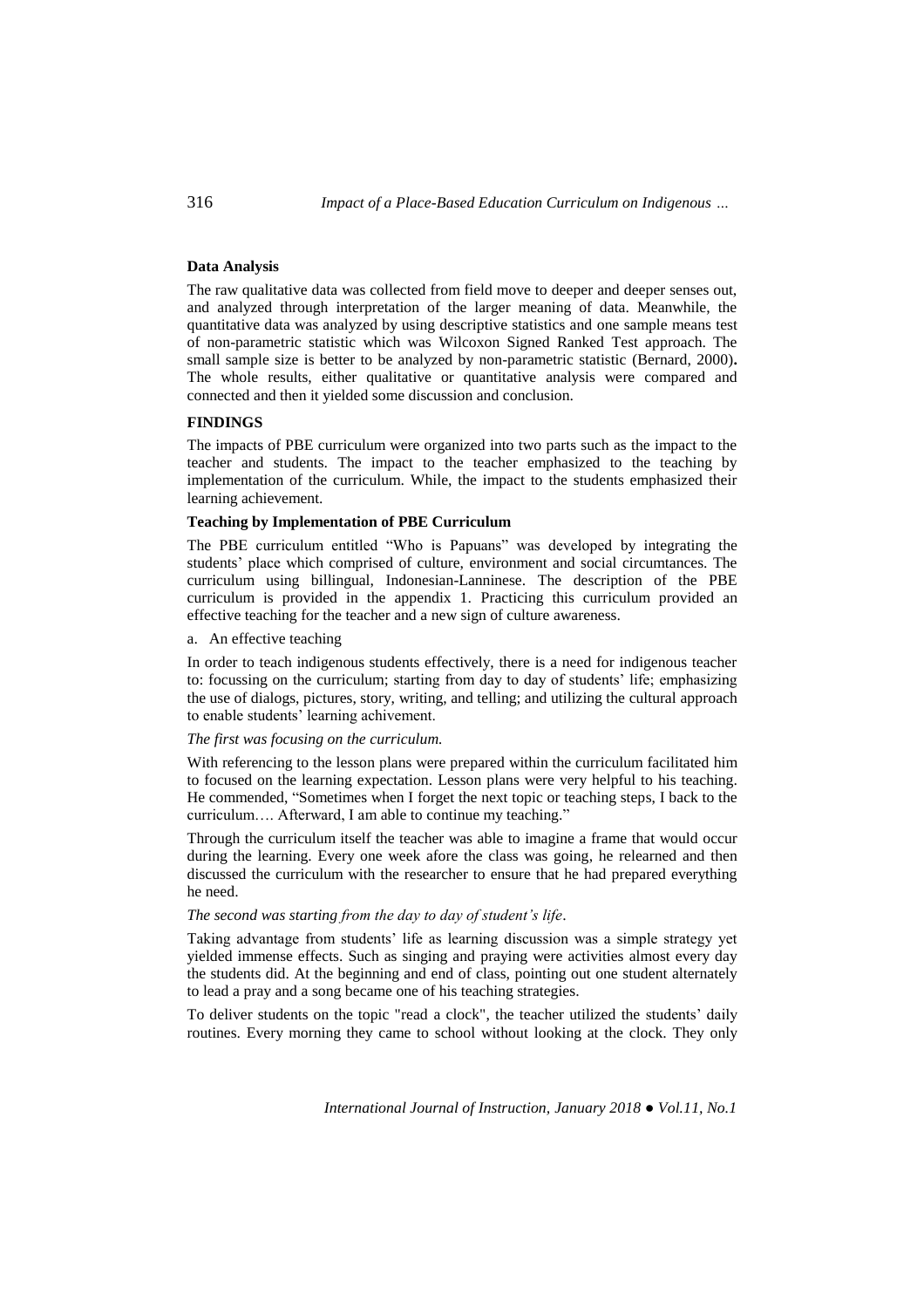perceived from the presence of the sun. When the sun had started to rise, they would go to the school. They sticked to the habits of their parents every day. This is why some of their parents didn't provide a clock in their house. As a consequence, when wheather was cloudy some of the students occasionally came late.

Reading a clock is important to help them in doing their activities. However, it was difficult to give this understanding. In addition, the students never questioned 'why' their parents applied the sun as a tool to measure time.

Therefore, through learning in school, respectively the students were assigned to ask their parents. More specifically, the teacher equipped the students with personal tracking how the sun position in the morning, noon and afternoon. They recorded some daily routines and categorized them into normally undertaken every morning, noon, and evening. In the morning afore going to school they had to determine the sun position and revisit after arriving at school. For those whose a clock at their home, the teacher asked them to draw the clock and the position of clock hands. Likewise, the teacher could directly teach how to read a clock and measure time in subsequent meetings. From this learning, the students finally understood why the sun position used as a sundial, and what the benefit of the clock to help them measure time exactly.

He found that by connecting students' life to learning topics and as much as possible to make it as a learning topic, he could attracted the attention of students. Then, the students gradually considered the benefit of topics they learned.

## *The third was emphasizing on dialogues, pictures, story writing, and telling with billingual.*

At the beginning, when he asked some questions, most of the students shamed and hesitate to argue. It might be caused they seldom practiced to speak out in public by using Indonesian. However, teaching by dialogues with bilingual enabled the teacher to encourage them. Consequently, they master the lessons easier. The teacher kept in dialogues to improve the students' bravery. He continued to ask them one by one. If one student to whom the teacher gave question in Indonesian felt confuse, the teacher switched the question into Lanninese. Afterward the student understood the teacher question, the student continued to share his/her opinion.

Although the students have not read as fluent as the fifth urban students generally, however they felt challenges when faced reading matters. At the first week, the teacher shared a picture story book and the students stimulated it full-curiously. They adored the pictures, because they knew the children within the pictures as well as the children's activities were representation of their activities. The children in the pictures were their seniors and friends. Applying roles playing was set up outside of the school, through picture script provided them to more expressive to talk in front of their classmates.

At the fourth week, the teacher gave some pieces of picture (all the pictures related to their culture). The teacher asked, "What do you see?" The students would be enthusiastic to share their opinion. Almost all students gave their idea, and rarely did they speak out in full of Indonesia. Shortly after that, the teacher asked the students to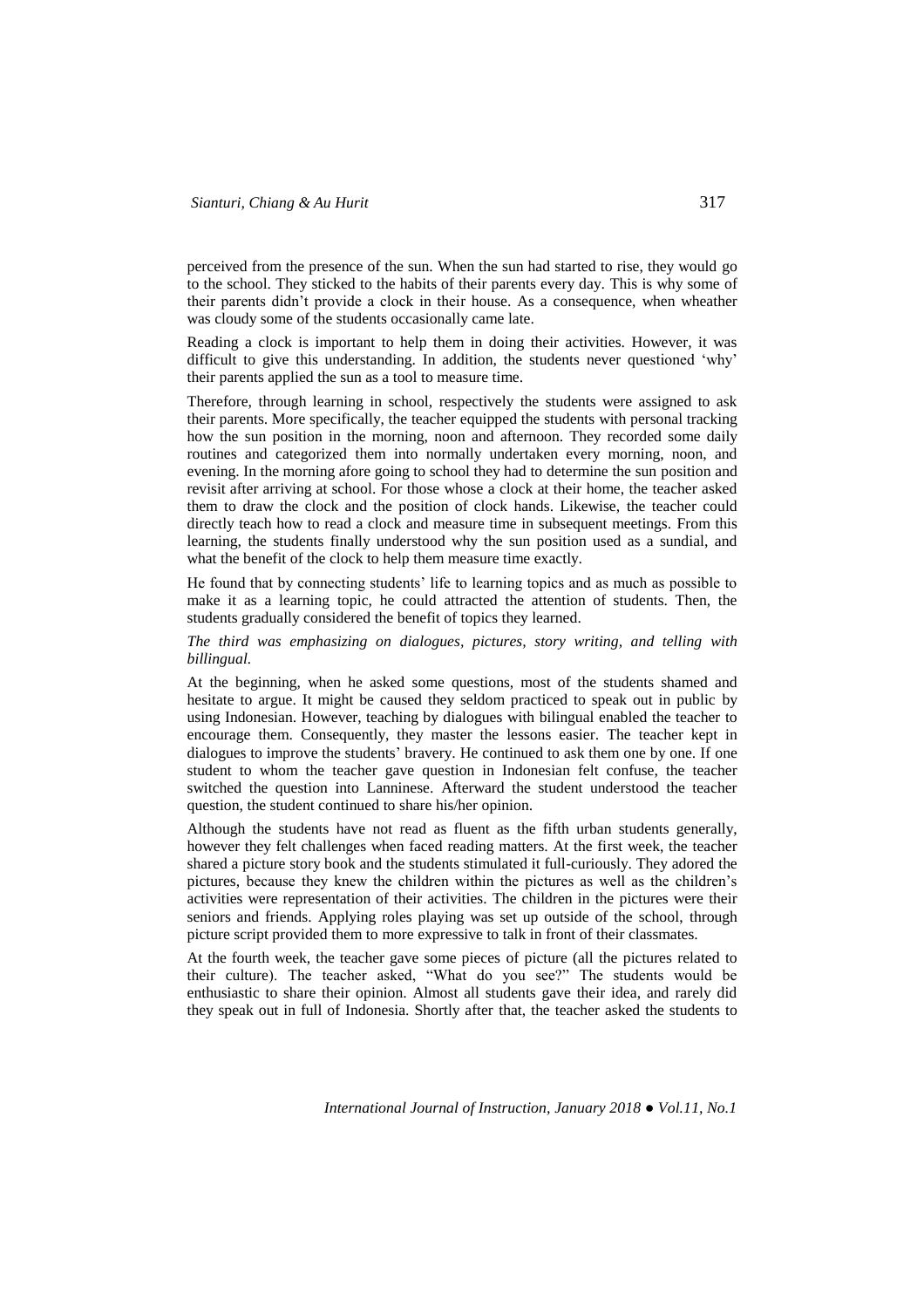create a simple story from each picture. Even though some students took same pictures, however they had different views of their writing.

*The fourth was utilizing culture approach to enable students' learning achievement*.

The conversations about cultures as if restored his memory when he used to attend school. "Spirit of our culture such as call back," was how he explained his enthusiasm for local culture pour out in learning. The following was a fragment of his teaching.

The teacher: "... In the past, when war was coming our ancestors used spears, whilst enemies were close. However, if the opponent is away, may not use spears?"

Some students: "Impossible"

The teacher: "Unless wear? What is it?"

Some students: "Bow and Arrows"

- The teacher: "Yes, those are. But why can those?" (*the students are whispering to find out*)
- The teacher: "Because using arrows that there is power here (pointing bowstring). That's why it is able to rebound away when release. Try to remember, boys usually looking for birds in the forest. The bird would not close. Usually birds where? Huh, above all, on big and high trees. But the boys shoot from here. The trick is not like this, but it's like this. He began measuring with their eyes (*he demonstrated, bows and arrows directed upwards*), from here he started to pull... Up? What? ... Release!"

A fragment of storytelling combined with some dialogues above showed how the past history connected with the present lives of children. The questions posed by the teacher were answered by the students with enthusiasm. The teacher confirmed the benefit of archery for our health recently. He also told that not only indigenous people applied it, but recently archery is one of sports.

When the students practiced archery (as shown in figure 1), the teacher explained, "If you want to practice archery, put the notched end of the arrow is adhered against the bowstring, with the pointed head extending beyond the bow. Then, with your one hand, left or right one chocks against the bow and the other one grips the string, you pull back on the string. There is a power storing in the bow, it names potential energy. When you release the string, the potential energy is converted to another power named kinetic energy. Then, it is imparted to the arrow, forcing it forward suddenly and rapidly."

The teacher's question about "why arrows could rebound much higher than the spears" was a scientific question what referred to the thinking of students. The teacher explained it by: comparing mass of arrow and spear respectively, with analogy of trhrowing a small stone and big one; and also the measure of angle.

In the footage above, the learning process continued with the understanding of the concept of angle in theoretically. Practicing archery became a committed approach to relief students' knowledge. "Perhaps this does not only support them to learn, but it presents an opportunity to recall what is commonly done by their father. I feel that it's an activity that gives room to realize how precious these cultures are," the teacher strongly testimony.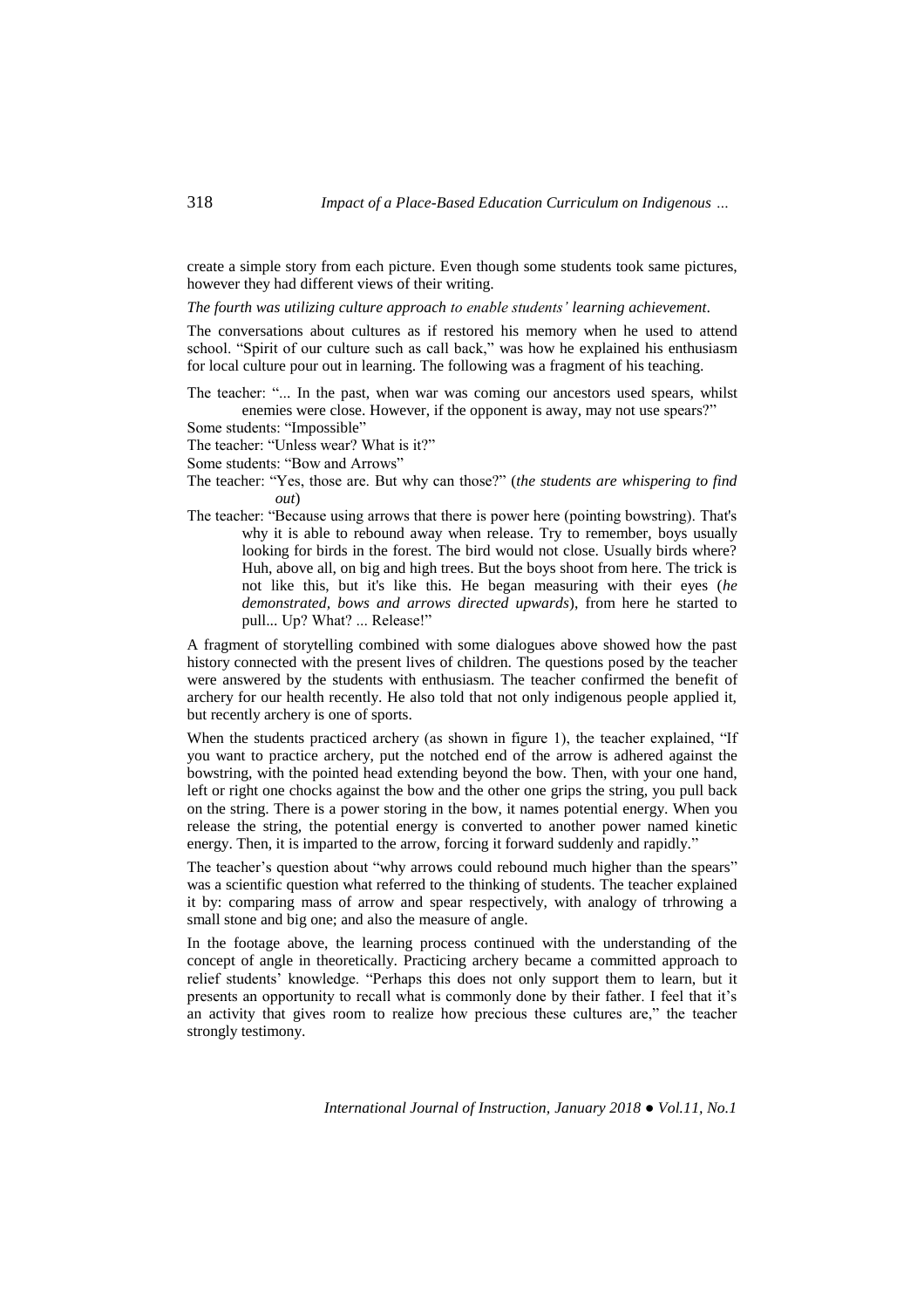On another occasion, a female elder was invited to contribute in the class at second week with the theme "*noken* is my best bag" (as shown in figure 2). The students were entrusted to interview all matters related to *noken*. The Student alternated turns asking questions. After an explanation of the mother, several students would be asking another question, one question continued to connect to other questions. This cultural approach facilitated the students to develop their curiosity.







The dialogue of mathematical tasks (as provided in appendix 2), as interdisciplinary communications in teaching was an example of sticking student's culture enabled them to understand the teacher's explanation. Rolling of the examples, the teacher was equipped to provide materials of factoring and the greatest common factor.

b. A new Sight of Culture Awareness

Adopting a place-based frame as a reference and ensuring that principles of PBE curriculum within entire lesson plans challenged the teacher. The PBE curriculum was a very new for him and it was certainly not easy and required him to learn a lot. A numerous time should be devoted to discuss it with the researcher. His previous teaching experiences focused to teach the students in literacy and numeracy without having any goals of each meeting, but now the teacher had to teach using more detailed curriculum rendered him more thoroughly. Learning outcomes was designed based on the big frame and not specific would obscure every essence of teaching. A habit of teaching which was not based on specific goals would yield teaching to walk lightly. As the teacher described,

*"… We, teachers in remote areas, focus merely on teaching students to read and count. I do not need to make a plan as detail as this.… If students have started to read, then we will move forward to the numeracy... Although I have to follow the national curriculum training, I do not know how to put them in my teaching."* 

Although at the beginning the teacher had given plenty of time to be able to grasp the concept of thinking of this place-based approach, in the end he appeared appreciation and gratitude for having the opportunity to learn and apply this model. He realized that, integrating the students' culture into the curriculum was important. Culture is as indigenous people identity never included before, became a real image of the teacher's teaching. Not just the impact on himself, yet especially since the teacher paid attention to the given response of the students. The teacher admitted,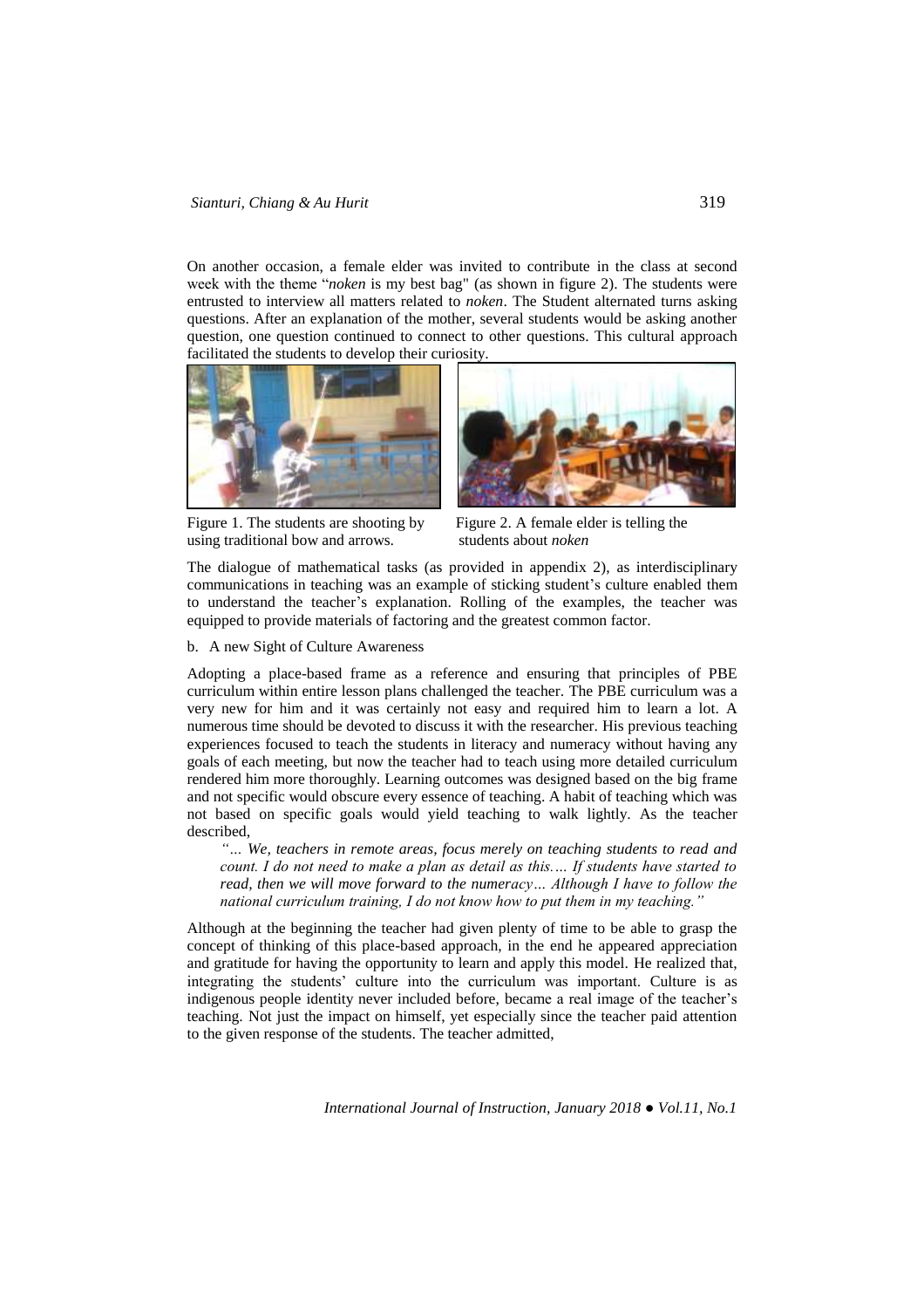*"Regardless of the lack of teachers, place-based approach comes up a lot of positive things from students which are often overlooked… I see the children are very happy to learn. I appreciate then of their changes in terms of enthusiasm. The students are not shy anymore to answer, even if their answers sometimes are wrong."*

As he recalled, this kind of learning has never been applied in schools. Even if there was local content, it was only a crafting. The teacher commended this learning revealed of the positive attitude of the students, fostered their appreciation to their land and culture, and also facilitated to dig their ability of literacy and numeracy. He acknowledged that the teaching that has been implemented was to enable the process of students' understanding. Overall, the teacher enjoyed the teaching by implementation of PBE curriculum. The teacher stated local materials were very necessary to develop even more in teaching. The new sight of culture awareness he gained was far more valuable rather than challenges he underwent.

#### **Student Learning Achievement**

The implementation of the curriculum affected to the teacher's teaching and, in turn, affected students' learning achievement. The students learning achievement in this study included not only academic but also writing skill and confidence.

#### *The Student's Academic Outcomes*

The student academic outcomes was shown of the results of score between pretest and posttest. It is provided in table 1 below.

Table 1 Analysis of Mean Score between Pretest and Posttest N Mean Asymp. Sig. (2-tailed Pretest Posttest 11 11 27.27 65.91 -2.675 0.007

\*: 95 % confidence interval

The mean score between pretest and posttest was significantly increased from 26.27 become 65.91, there was 39.64 point increasing. According to the Wilcoxon Signed Ranked Test value of  $Z_{0.05;10}=2.675$ ; p=.007 is less than  $\alpha$  level, .05. This presents that score at pretest was significantly different with score at posttest. Therefore, it concluded that the students' learning outcomes was significantly increased.

## *The Student's Writing Skill*

The student's writing skill also increased. It was shown in one of the student worksheets provided in appendix 3. In part (i) at the first week, the students were asked to write down their daily activities. In part (ii), at fifth week the students were given a picture and asked them to write the story of the picture. Although this assignment different each other, but basically the main idea was to write a story. Part (i), students were only required to write what they have experienced. In other words, students only involved their experience. While part (ii), to develop a story based on the picture. In part (ii), indirectly the students would build connections between what they saw in the picture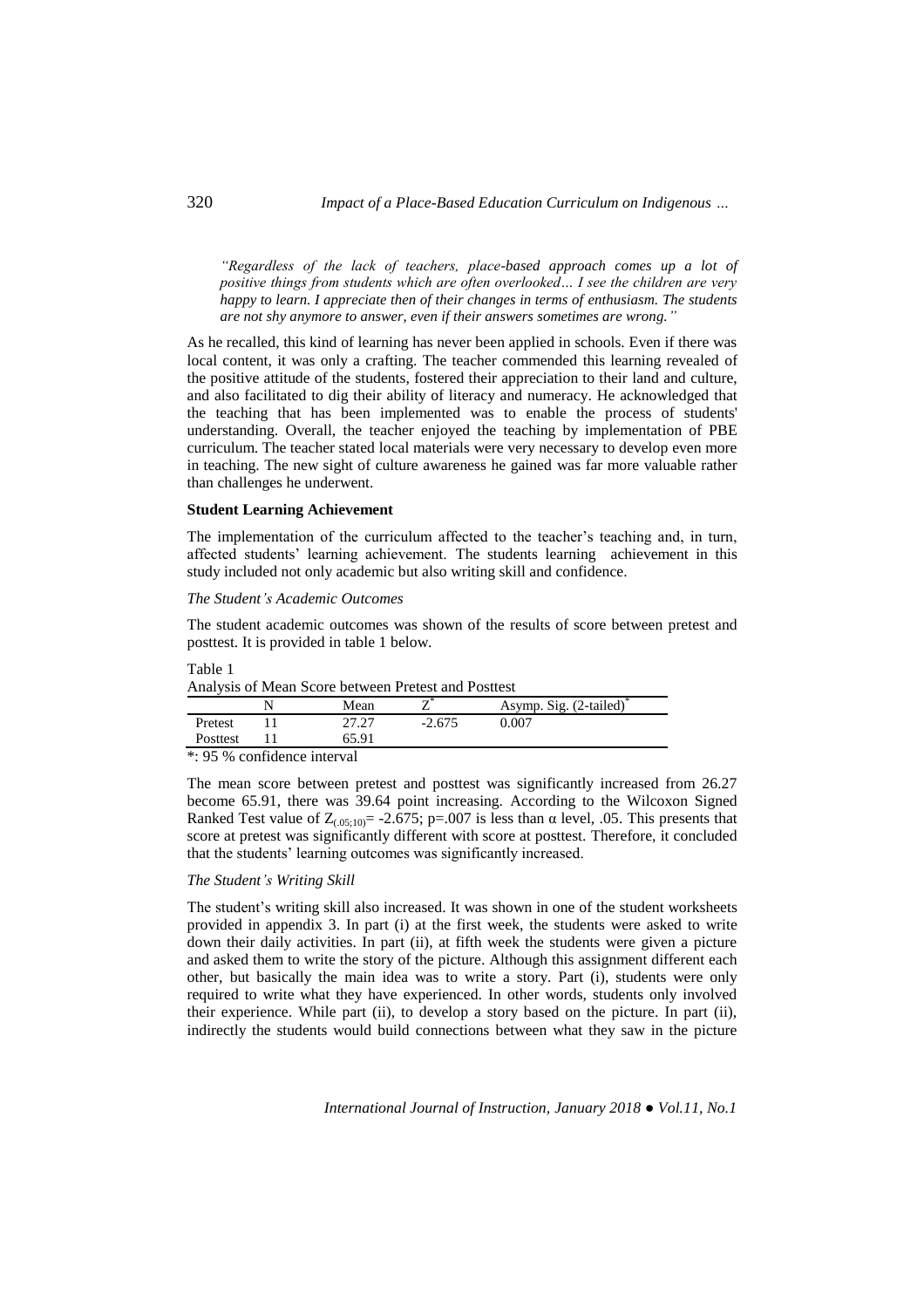with what they experienced (due to the burning stone event itself surely they have done in their place).

In part (i), the student combined multiple activities in a single line. As a result, if the readers were not careful, they would be confusing in the meaning. Here, in the terms of punctuation, the student was still lacking. Compared with part (ii), the student started to pour ideas in a logical and orderly. The student also was able to begin to use punctuation correctly.

## *The Student's Confidence*

Some of the students' habits when were asked to give opinion or speak in front of people were smiling, covering their face, biding hands, sticking out tongue, and having head down. In this curriculum, dialogue and presentations were structured to foster their confidence. They slight experienced changes. In the fourth week, with the theme *Nothing Compares with Bi*, before class, the students were asked to inquire about *bi* with their parents each to know more information. Then they had to deliver it, by holding a potato while storytelling. In this moment, they had already begun to dare to look ahead their classmates. Thus, it concluded that the learning outcomes, skills or other behaviors of students increased by implementing PBE academic curriculum.

## **DISCUSSION**

A lot of discourses raise up between indigenous knowledge and western one (Brigg, 2016). Brigg (2016) argued that rather than staying with an understanding, between who is important and not, the linkage becomes possible to integrate indigenous knowledge. Based on the results of study showed that application of PBE curriculum give positive impact on both of teacher and students. Basically, the developed curriculum ipplied local-based approach. The design of curriculum integrated to the culture and environment context enabled the native teacher to see more clearly the meaning of teaching. As Weuffen et al., (2016) recommended a discourse in regards providing teachers a critical thinking how to approach their education practices through indigenous histories and cultures as well as recent studies have recommended to Mathematics, and English teachers to apply PBE in their instruction (in Barratt  $\&$  Hacking, 2011). Also, Lee's & Chiang's findings (2011) revealed advancements in elementary teacher development by designing and applying science instructional curriculum of PBE for indigenous students. Sharing cultural matters to promote the reading, writing, numeracy, and science was easier than solely the reading, writing, numeracy, and science themselves. Regardless, this process has brought teacher to be aware of the importance of developing and embodying local things into the teaching process. Actually, Sharif & Gisbert (2015) also argued amongst culture, values, teaching and learning there was a bon one each other's. Even in a number of articles analyzed by Locke & Prentice (2016) there were much talk how music teachers became more sensitive and critical to indigenous culture and music context.

When the students faced difficulties in understanding of the material, the presence of the native teacher was extremely essential to explain it by using bilingual of instruction. Nee-Benham & Cooper (2000) also suggested that the importance of the use of local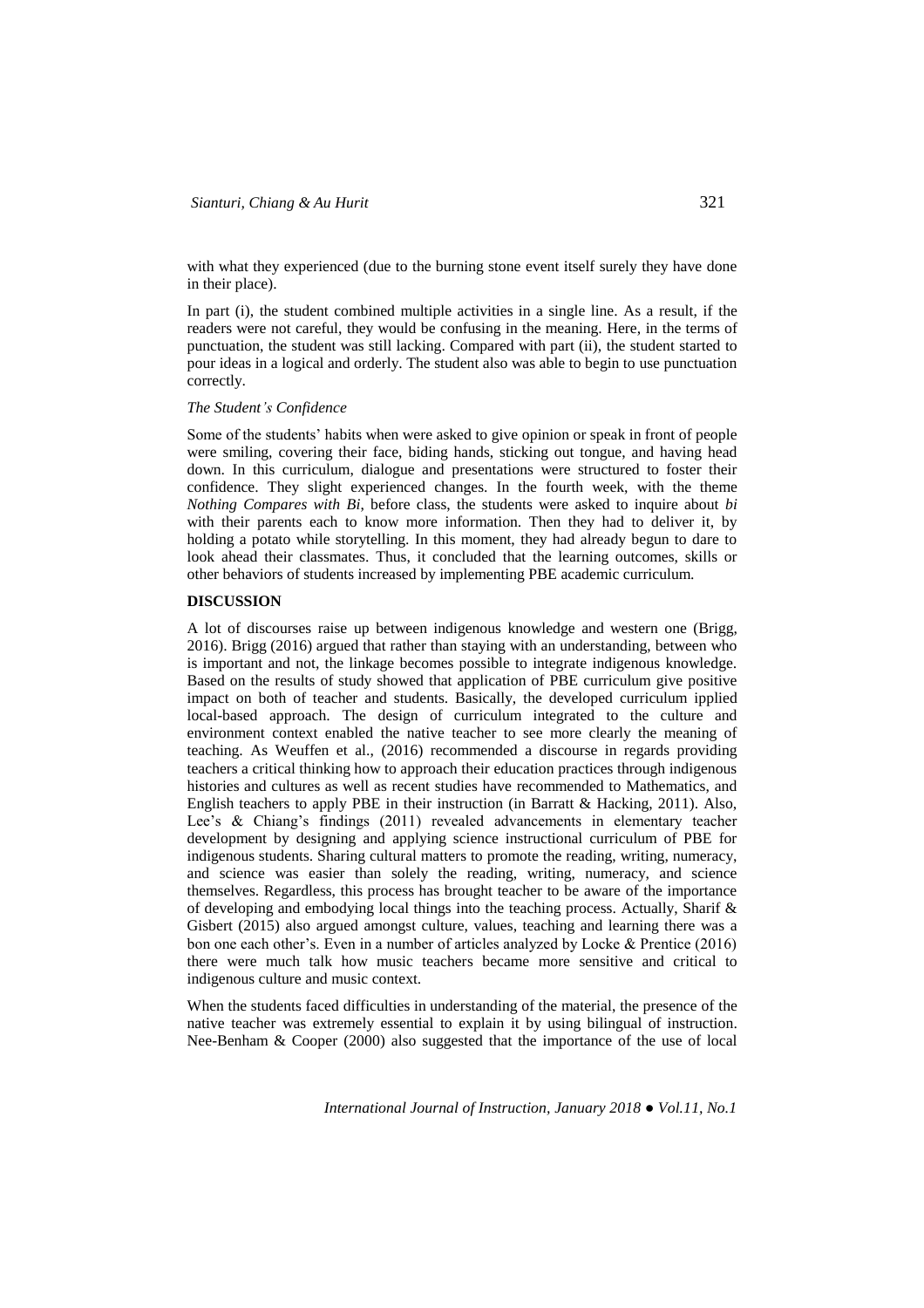languages in the learning process, especially for basic education. The roles of native teacher are also more visible because he himself is a person who understands the culture and conditions of their place. Simultaneously, he could be a clear example to the students in the process of planting the identity of the student. Also additional, native teachers can also be a bridge between the local communities (elders) to school. In this study, using place-based approach had an impact on student learning achievement. Learning outcomes such as academic outcomes and other capabilities increased. Several studies (Emekauwa, 2004; O'Connor, 2010; Yen et al., 2013) also have shown that PBE give impacts in enhancing student science learning achievement. In Barratt & Hacking (2011), a study was investigated by Howley shown that learning through the place gave impact on student mathematics learning. Similarly, an English lessons place-integrated approach was examined by Coleman improved male student's writing skills.

Regardless of student academic outcomes, the application of PBE brought learning as closely as possible to living. After the implementation of this curriculum, the confidence of children also increased. In this case the confidence is when students can boldly express their opinions either in writing or orally. This increased confidence perhaps because the topics discussed were close to them so they feel no doubt if later on they would make mistakes. Distrust usually arises because of ignorance of what is delivered. They also were interesest at indigenous knowledge and

Their life was presented in the form of learning not only stimulated their enthusiasm for learning. They were engaged in whole process of learning. Linked school-home activities provided them to attend schooling very often. Likewise, failure and disengagement amongst Indigenous students was successfully reduced through an experimental program by modeling a holistic education of substance of place and local knowledge (O'Connor, 2010). Barratt & Hacking (2011) reported some examples PBE success in UK such as Gayford's WWF-Funded research in 15 schools in the UK (2009) revealed that providing students' space to contribute actively fostered learning as closely as possible to living, and getting close between their real-world contexts and local issues. Percy-Smith's (2009) Economic and Social Research Council (ESRC)-funded research that student-engagement learning mastered young learners in greatest effect on learning.

#### **CONCLUSION**

The development and implementation of PBE curriculum in one of the remote elementary schools in Highland of Papua, Lanny Jaya provides an effective education. The students could understand the lesson easily because the adopted approaches rooted into the context of their daily lives. The curriculum entitled "Who is Papuans?" in which applies a bilingual instruction by the indigenous teacher reduces the phenomenon of language barrier between teacher and students which happened for many years. Using the native language and national language at the same time in the learning process eases the student to master the lessons. Through learning as closely as possible to living, the students are more confident to express their opinion, students' writing skill improved as well their learning outcomes.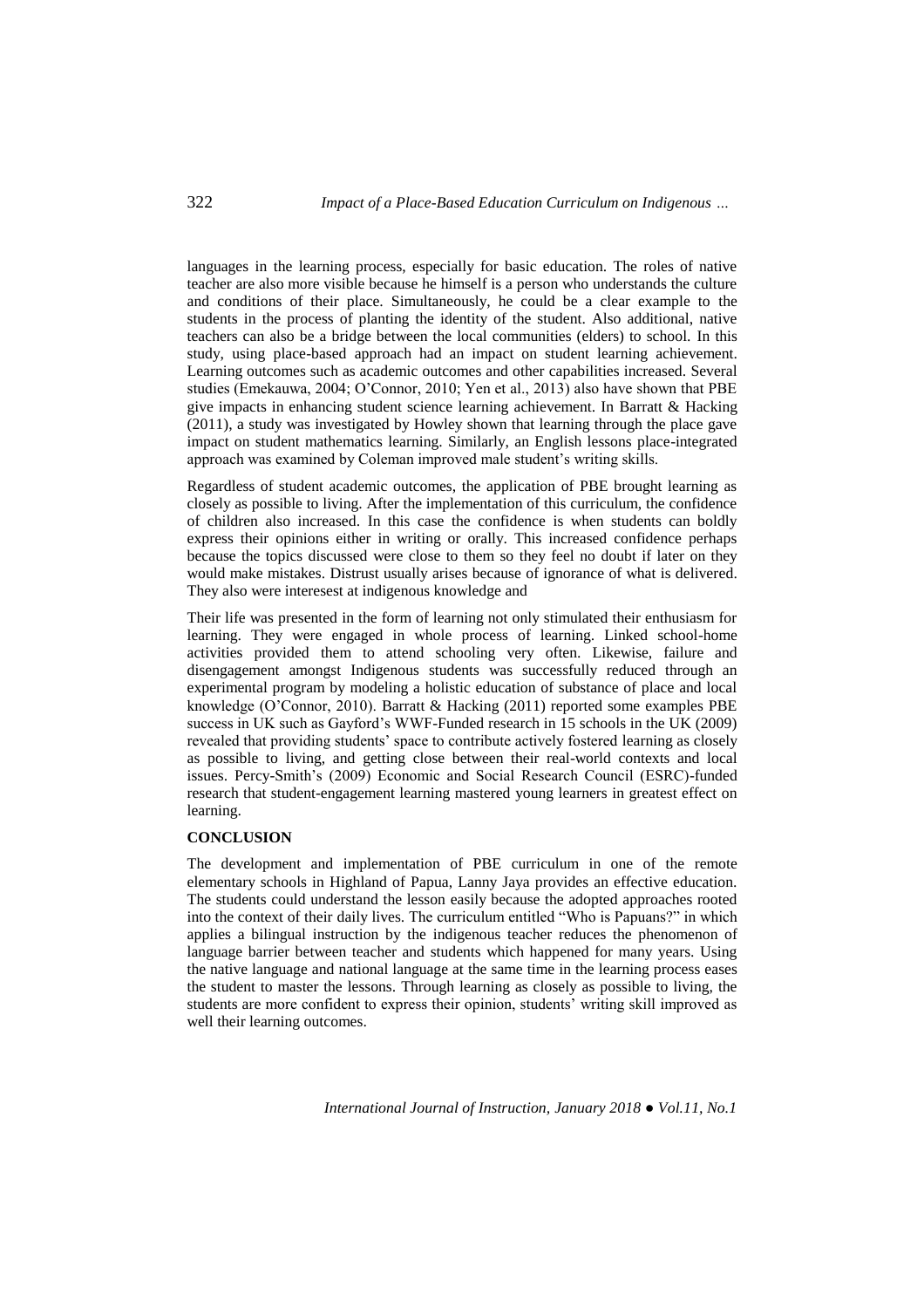Also, this curriculum facilitates the teacher in the teaching. A new teaching experience makes the teacher is easy to improve the student's reading and math. It also provides learning for himself how to resolve the students' difficulties that has been experienced. A new perspective about teaching in particular such as isolated remote area approaches the teacher. There is more passion. There is in-depth understanding how precious culture and student's life to be integrated in school's curriculum. In this study is found that the existence of the indigenous teacher impacts and enables in developing and practicing this curriculum.

This study suggests the district government to consider a local based curriculum; it means that the system and program should ground to the student's place characteristics. The government should be sensitive to culture, life, and environment as an integration of educational approach. If government implements a local-based curriculum, it has to concern on the success locally as well. When the local-based curriculum applied, the government could deem to create local-based textbooks. The textbooks should contain a lot of local attributes such as customs, local wisdom and knowledge, specific environment, other student's place properties. Also, it should emphasize images of the real environment and of people living in the place. Despite of native teachers who actively teach are very few, but as the results of this study were, that the local teacher's role is indispensable particularly in the time of students reaching out primary education. The government may be able to figure out how to empower and enable native teachers were already there. On the other hand, if the hiring of migrant teachers is a priority, perhaps the teachers could be accommodated to teach at a higher level. However, it can be sure that teachers are equipped with local knowledge, in order to adapt in their teaching. Also, it may be better if the bilingual is applied in the formal school. Beside of is useful as the language of instruction which facilitate communication and learning, the using bilingual instruction becomes one way in order to local languages are not extinct in formal education. It will support the students to maintain their culture identity and preparing them in Indonesia society as their nationality. Thus, teachers in Indonesia particularly the teacher to whom the researcher collaborated with may obtain some new sights in terms of teaching development. The teacher may consider such as PBE instructional design becomes a guideline in his lesson plans. Also, teachers of other countries have a quite similar circumstance in the context of remote indigenous education may take benefits in their teaching along with the findings of the study to support their remote indigenous students. This may provide a new persfective of integrating students' place for global's readers.

The time short of discussion with the teacher led some incomprehensive understanding of PBE. More ethnographic data would make the curriculum more local. Thus, more discussions with some elders or local community previously would give them more understanding of participatory in this research. Since this study was preliminary research in developing and implementation of PBE curriculum in Papua, in the future investigation it may conduct a study on developing and implementation of PBE curriculum in different topics, grades and levels such as middle or senior high level. It is possible to discover a place-project research that engages local community.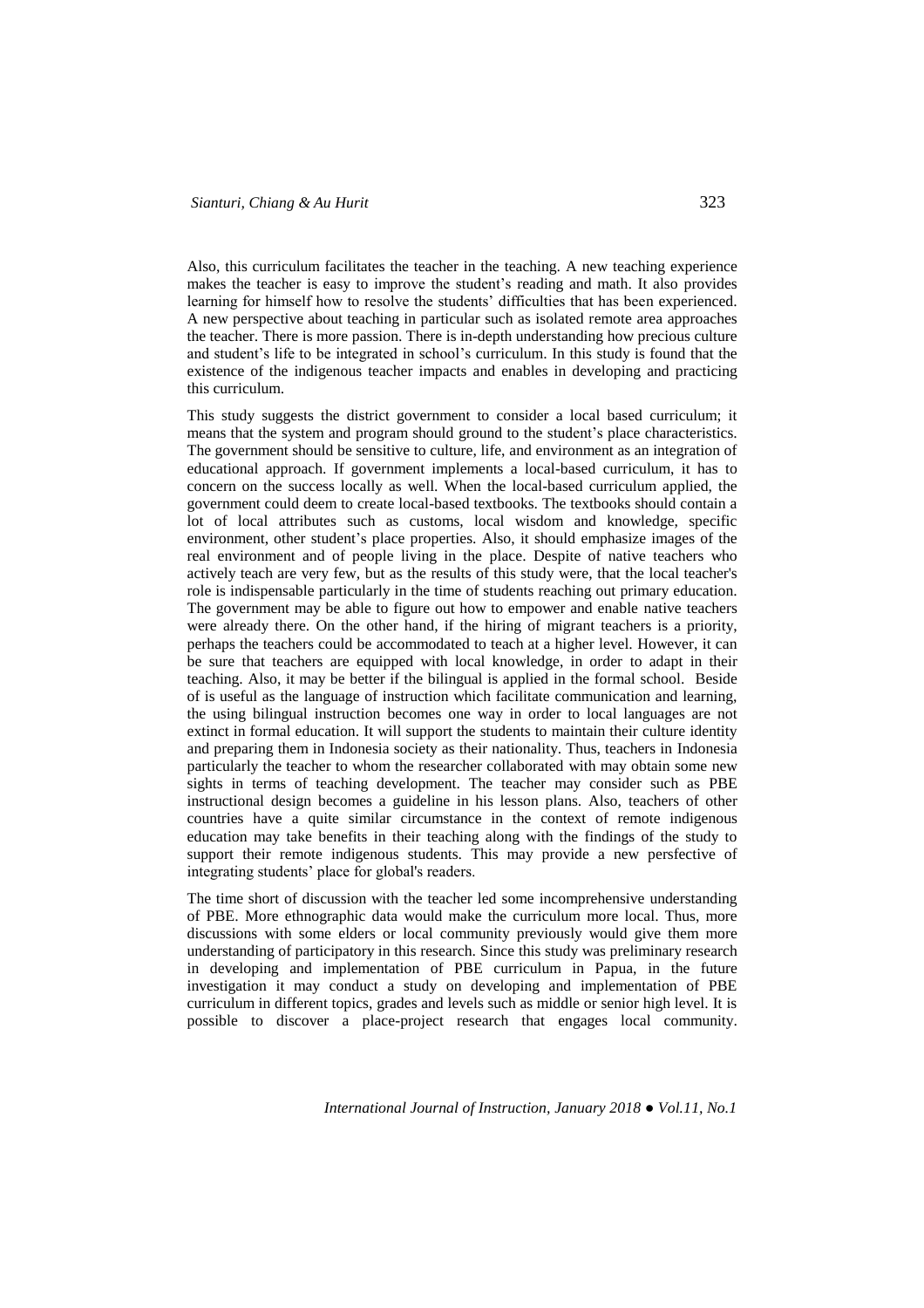Furthermore, to investigate the effect of books developed by integrating the student's place how it will enable the student to read, write, and count in very basic level.

#### **REFERENCES**

Antone, E. (2000). Empowering indigenous voice in indigenous education. *Canadian Journal of Native Education, 24*(2), 92-101.

Barratt, R., & Hacking B. E. (2011). Place-based education and practice: Observations from the field. *Children, Youth and Environment, 21*(1), 1-13.

Bartholomaeus, P. (2013). Place-based education and Australian curriculum. *Literacy Learning: the Middle Years, 21*(3), 17-23.

Beresford, Q. (2001). Policy and performance: Indigenous education in Western Australia in the 1990s'. *Australian Journal of Education, 45*(1), 23-34.

Bernard, H. R. (2000). *Social research methods: Qualitative and quantitative approaches*. California: SAGE Publications, Inc.

Brigg, M. (2016). Engage indigenous knowledges: From sovereign to relational knowers. *The Australian Journal of Indigenous Education, 45*(2), 152-158.

Brooke, R. (2003). *Rural voices: Place-conscious education and teaching of writing.* New York: Teachers College Press & National Writing Project.

Chang, C. N., & Wang, L. Y. (2014). The influence of family and school factors on student achievement in rural Taiwan. *Presented in* ECER 2014, The Past, the Present and the Future of Educational Research, *European Educational Research Association.* Retrieved November 15, 2014 from: [http://eera-ecer.de/ecer-rogrammes/conference/19/](http://www.eera-ecer.de/ecer-rogrammes/conference/19/contribution/30863/) contribution/30863/.

Chiang, C. L., & Lee, H. (2011). Whose science? Whose curriculum? Local knowledge as a node in science knowledge networks. *Presented in 11th International IHPST and 6th Greek History, Philosophy and Science Teaching Joint Conference, 1-5 July 2011, Thessaloniki-Greece,* 1-4*.*

Chou, H. M. (2005). Educating urban indigenous students in Taiwan: Six teachers' perspectives. *Doctoral' Dissertation (Unpublished)*. p. 1-322.

Creswell, J. W. (2009). Research Design: Qualitative, Quantitative, and Mixed Methods Approaches. California: SAGE Publications, Inc.

Curnow, P. (2011). Indigenous skies. *Australian Science, 32*(8), 22-25.

Dean, B. (2003). Indigenous education and the prospects for cultural survival. *Cultural Survival.* Retrivied November 10, 2014 from : [http://www.culturalsurvival.org/.](http://www.culturalsurvival.org/)

Eijck, M. (2010). Place-based (science) education: Something is happening here. *Cultural Studies and Environmentalism,* in D.J Tippins et al. (eds.), Cultural Studies and Environmentlism, Cultural Studies of Science Education Vol.3, doi: 10.1007.

Emekauwa, E. (2004). The star with my name: The Alaska rural systemic initiative and the impact of place-based education on native student's achievement. *The Rural School and Community Trust,* 1-10.

Fan, X., & Chen, M. J. (1999). Academic achievement of rural school students: A multi-year comparison with their peers in suburban and urban schools. *Journal of Research Education, 15*(1), 31-46.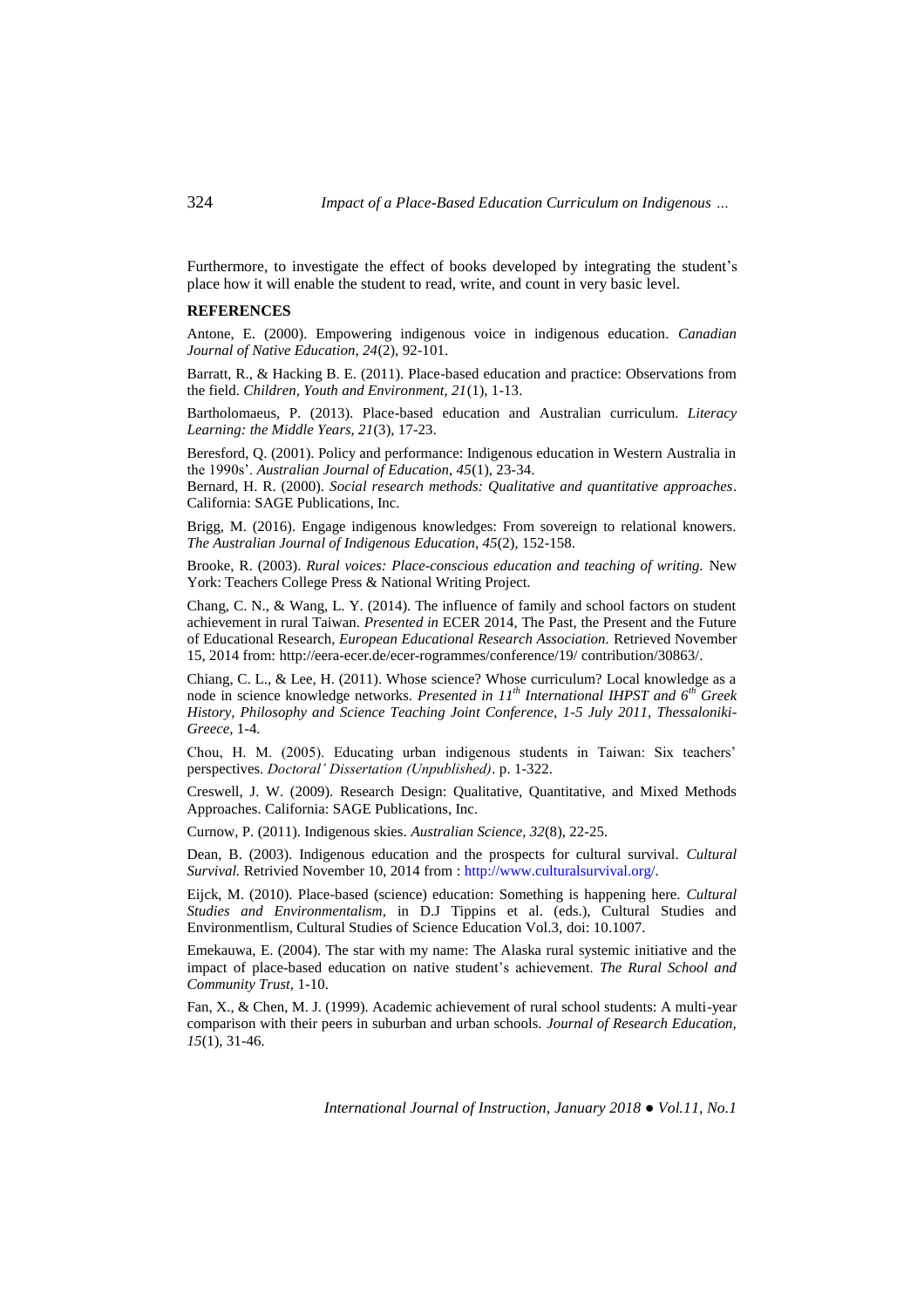Gruenewald, D. (2002). Teaching and learning with Thoreau: Honoring critique, experimentation, wholeness, and the places where we live. *Harvard Educational Review, 72*(4), 515–541.

Haas, T., & Nachtigal, P. (1998). *Place value*. Charleston, WV: ERIC Press.Smith, G. (2002). Place-based education: Learning to be where we are. *Phi Delta Kappan, 83,* 584–594.

Herzog, M. L. R., & Pittman, R. B. (1995). Home, family, and community. Ingredients on the rural education equation. *Phi Delta Kappan,* 77, 113-118.

King, L., & Schielmann, S. (2004). *The Challenge of Indigenous Education Practice and Persfectives.* Paris: UNESCO Publishing.

Kudiai, M. (2015). [Pemekaran dan Proses Pemusnahan Manusia Papua Melalui Pendidikan.](http://indoprogress.com/2015/06/pemekaran-dan-proses-pemusnahan-manusia-papua-melalui-pendidikan/) *Indoprogress News, 4 th June 2015.* Retrivied June 4, 2015 from: [http://](http://indoprogress.com/penulis/mikael-) [indoprogress.com/penulis/mikael-k](http://indoprogress.com/penulis/mikael-)udiai/.

Kuwahara, J. L. H. (2012). Impacts of a place-based science curriculum on students' place attachment in Hawaiian and Western cultural institutions at an urban high school in Hawai'i. *International Journal Science and Mathematics Education, 11*, 191-212.

Kyle, G. T., Mowen, A. J., & Tarrant, M. (2004). Linking place preferences with place meaning: An examination of the relationship between place motivation and place attachment. *Journal of Environmental Psychology*, 24, 439–454.

Lan, C. J., Liu, R. L., & Hsu, L. M. (2013). The study of learning of college nursing aboriginal students in Taiwan-combine both longitudinal and cross-sectional methods. *Journal of Modern Education Review, 3*(8), 587-603.

Locke, T., & Prentice, L. (2016). Facing the Indigenous 'Other': Culturally Responsive Research and Pedagogy in Music Education. *The Australian Journal Indigenous Education, 45*(2), 139-151.

Maria, D. (2014). Pemenuhan pendidikan di daerah terdepan, terpencil dan tertinggal. *Kompasiana News, 4thApril 2014.* Retrivied April 4, 2014 from[:http://kompasiana.com/.](http://www.kompasiana.com/)

Michell, H., Vizina, Y., Augustus, C., & Sawyer J. (2008). *Learning Indigenous Science from Place*. Canada: College of Education University of Saskatchewan.

Ministry of Domestic Affairs of Indonesia. (2013). APBD tinggi, pembangunan rendah. Retrivied May 10, 2015 from: http://otda.kemendagri.go.id/index.php/berita-210/631-apbdtinggi-pembangunan-rendah.

Ministry of Education and Culture. (2012). Maju bersama mencerdaskan Indonesia. Retrivied June 23, 2015 from[: http://dikti.go.id/.](http://dikti.go.id/)

Munroe, E. A., Borden, L. L., Orr, A. M., Toney, D., & Meader, J. (2013). Decolonizing indigenous education in the 21<sup>st</sup> century. *McGills Journal of Education*, 48(2), 317-337.

Nee-Benham, M. K. P., & Cooper, J. E. (2000). *Indigenous Educational models for Contemporary Practice: In our Mother's Voice.* U. S. A: Lawrence Erlbaum Associates Inc.

O'Connor, K. (2010). *Experiential Learning in an Indigenous Context: Integration of Place, Experience and Criticality in Educational Practice*. Canada: Canadian Council on Learning.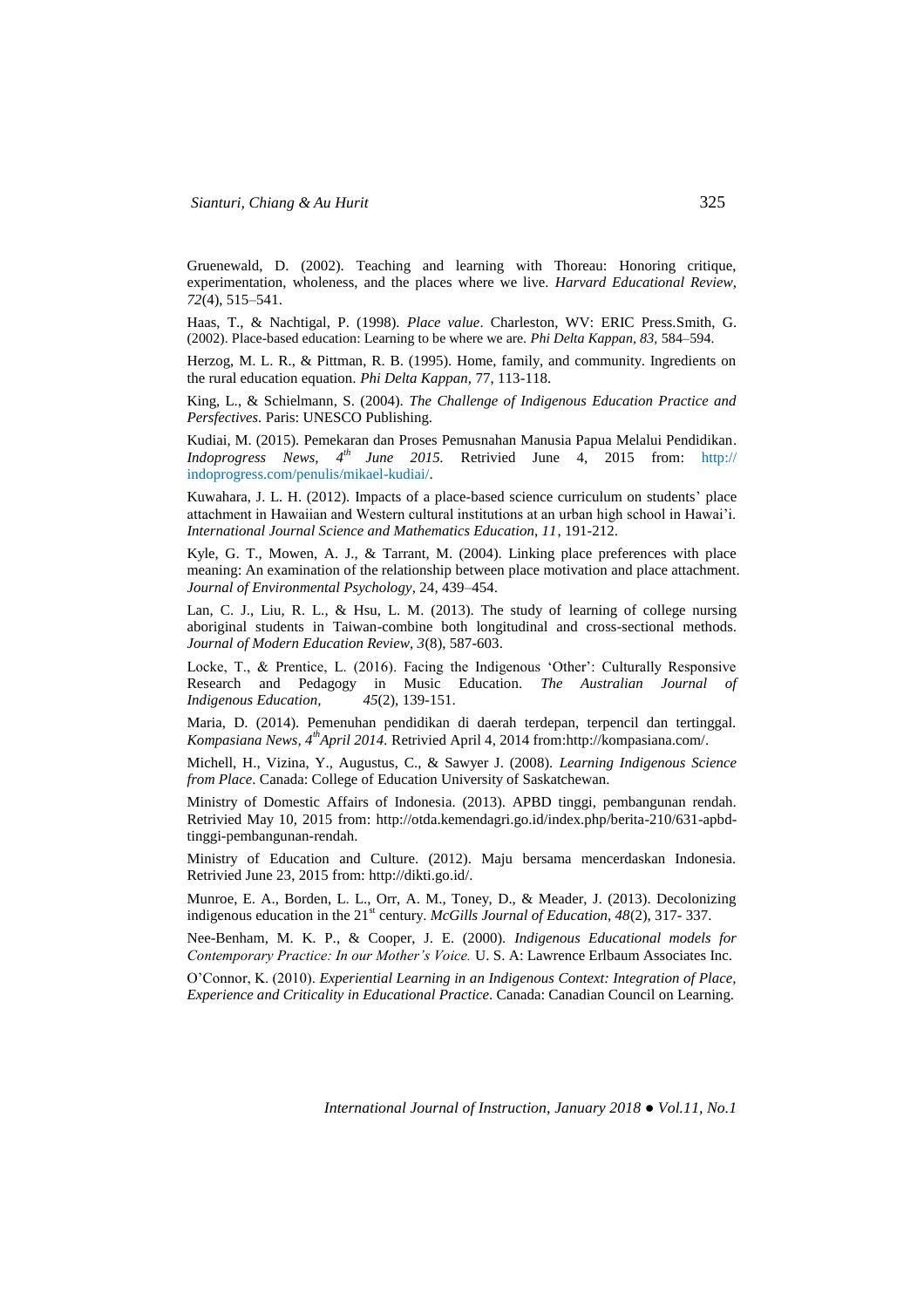Promise of the Place. (2014). Chickens in the Classroom: A Lesson in Multi-Ethnic Placebased Education. Retrieved March 13, 2015 from: [http://promiseofplace.org/](http://www.promiseofplace.org/Stories_from_the_Field/Display?id=7) Stories from the Field/Display?id=7.

Rachmawati, Y., Pai, Y. F., & Chen, H. H. (2014). The necessity of multicultural education in Indonesia. *International Journal of Education and Research, 2*(10), 317-328.

Scully, A. (2012). Decolonization, re-inhabitation and reconciliation: Indigenous and placebased education. *Canadian Journal of Environmental Education, 17,* 148-158.

Sharif, A., & Gisber, M. (2015). The Impact of Culture on Instructional Design and Quality. *International Journal of Instruction*, *8*(1), 143-156.

Smith, G. A. (2002). Place-based education: Learning to be where we are. *Phi Delta Kappan, 83*, 584-594.

Smith, G. A., & Sobel, D. (2010). *Place- and community-based education in school.* New York: Routledge.

Sobel, D. (1998). *Mapmaking with children: Sense of place education for the elementary years.* U. S. A: Heinemann.

Sobel, D. (2005). *Place- based education: Connected classrooms and communities*. U. S. A: The Orion Society's Nature Literacy Series.

Stairs, A. H., & Bernhard, J. K. (2002). Considerations for evaluating "good care" in Canadian indigenous early childhood settings. *McGills Journal of Education, 37*(3), 309- 331.

Taipei Times. (2009). The urban-rural gap in education. Retrieved November 25, 2014 from: [http://www.taipeitimes.com/News/editorials/archives/2009/07/19/2003449021.](http://www.taipeitimes.com/News/editorials/archives/2009/07/19/2003449021)

Tang, G. D. (2000). A review and prospects of educational revolution of aborigines. *Indigenous Culture and Education Communications*, (5), 5–11.

Tang, G. D. (2002). A longitudinal study of adaptation and loss issues of indigenous junior high school students. *Report of Special Subject Plan by National Science Council*: NSC 90- 2413-H-003-005.

Theobald, P., & Curtiss, J. (2000). Communities as curricula. *Forum for Applied Research and Public Policy, 15*(1), 106–111.

Weuffen, [S.,](https://www.cambridge.org/core/search?filters%5BauthorTerms%5D=Sara%20Weuffen&eventCode=SE-AU) [Cahir,](https://www.cambridge.org/core/search?filters%5BauthorTerms%5D=Fred%20Cahir&eventCode=SE-AU) F., & [Zeegers,](https://www.cambridge.org/core/search?filters%5BauthorTerms%5D=Margaret%20Zeegers&eventCode=SE-AU) M. (2016). What's in a name? Exploring the implications of Eurocentric (re)naming practices of Aboriginal and Torres Strait Islander nomenclature in Australian education practices. *The Australian Journal of Indigenous Education, 45*(2), 181-190.

Williams, D., & Semken, S. (2011). Ethnographic methods in analysis of place-based geosciences curriculum and pedagogy, *in* Feig, A. D., and Stokes, A. (Eds.), *Qualitative Inquiry in Geoscience Education Research: Geological Society of America Special Paper 474*; p. 49-62, doi: 10. 1130/2011.2474(05).

Yen, C., Yao, T., Lee, H., & Chiang, C. (2013). The effect of indigenous elementary students' place-based science instruction in Taiwan: learning efficiency and ethnic identity. *NARST*, 1-8.

Yin, R. K. (2011). *Qualitative research from start to finish.* New York, NY: Guilford.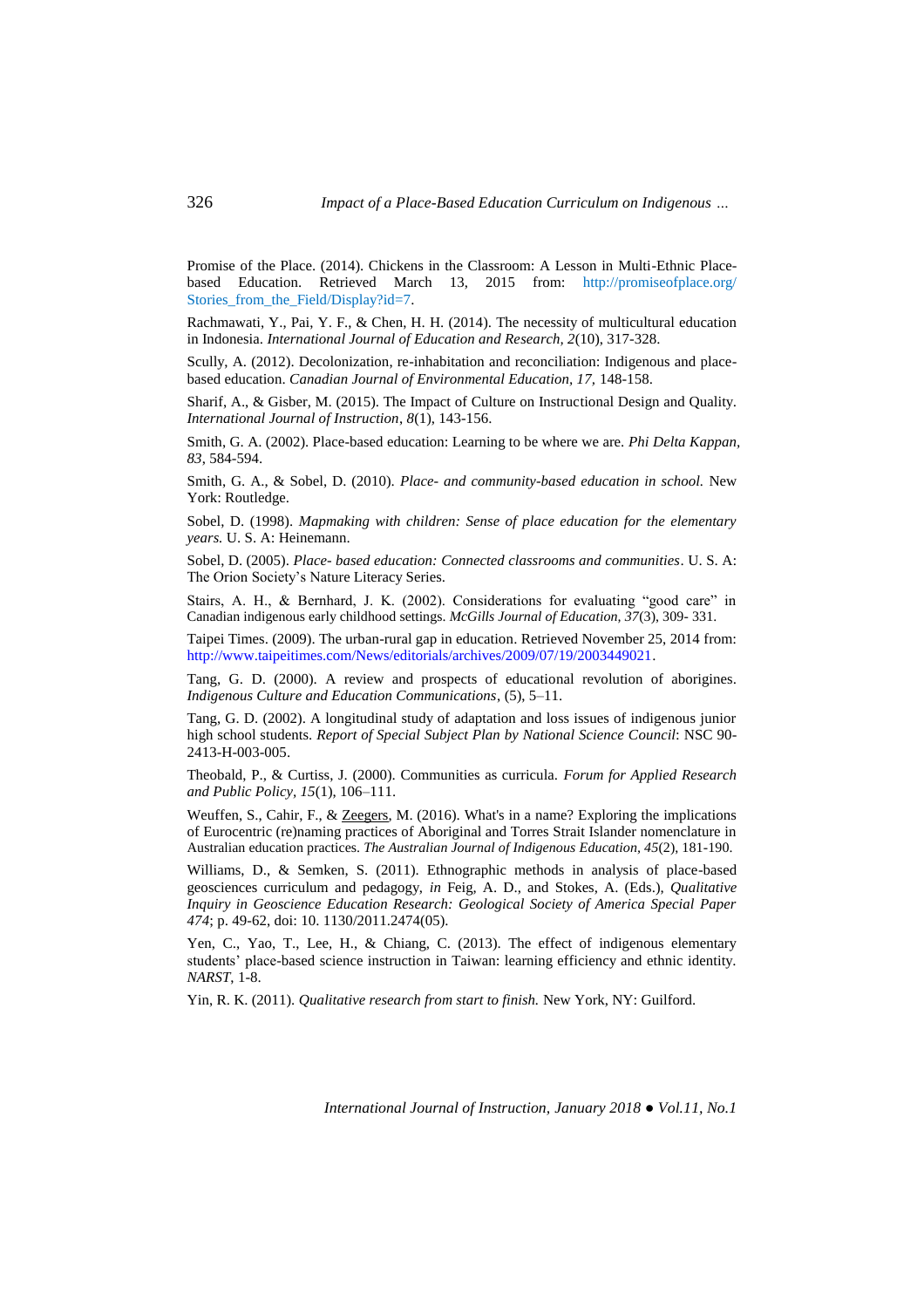Zaini, A. H. F. (2010). Pembangunan pedesaan. *Kementrian Desa, Pembangunan Daerah Tertinggal dan Transmigrasi,* 1-2. Retrieved November 14, 2014 from: http:// [kemendesa.go.id/.](http://www.kemendesa.go.id/uploads/artikel/Pembangunan_Pedesaan.pdf)

Zhang, L. C., & Sheu, T. M. (2012). Effective Investment strategies on mathematics performance in rural area. *Science and Business Media, Springer,* 1-19, doi: 10.1007/s11135-012-9752-x.

## **Appendices**

Appendix 1. PBE Curriculum



#### Figure 3

PBE curriculum and its characteristic

The curriculum was a formal educational curriculum. It was developed by consideration the school's syllabus. This curriculum was not a "*muatan local"* curriculum as it was known in Indonesia, which usually takes several topics of local knowledge as one of the subjects commonly called "*muatan local"* subject. In the sense in accordance with the content, this curriculum was not only contextual teaching-learning (CTL). This curriculum integrated the culture, local wisdom, and things relate to the surrounding area as the main point to educate students not only in one particular skill, but covered all the achievements that might be obtained by students. This curriculum turned out to real life those students to give them room to discuss even to practice directly in schools.